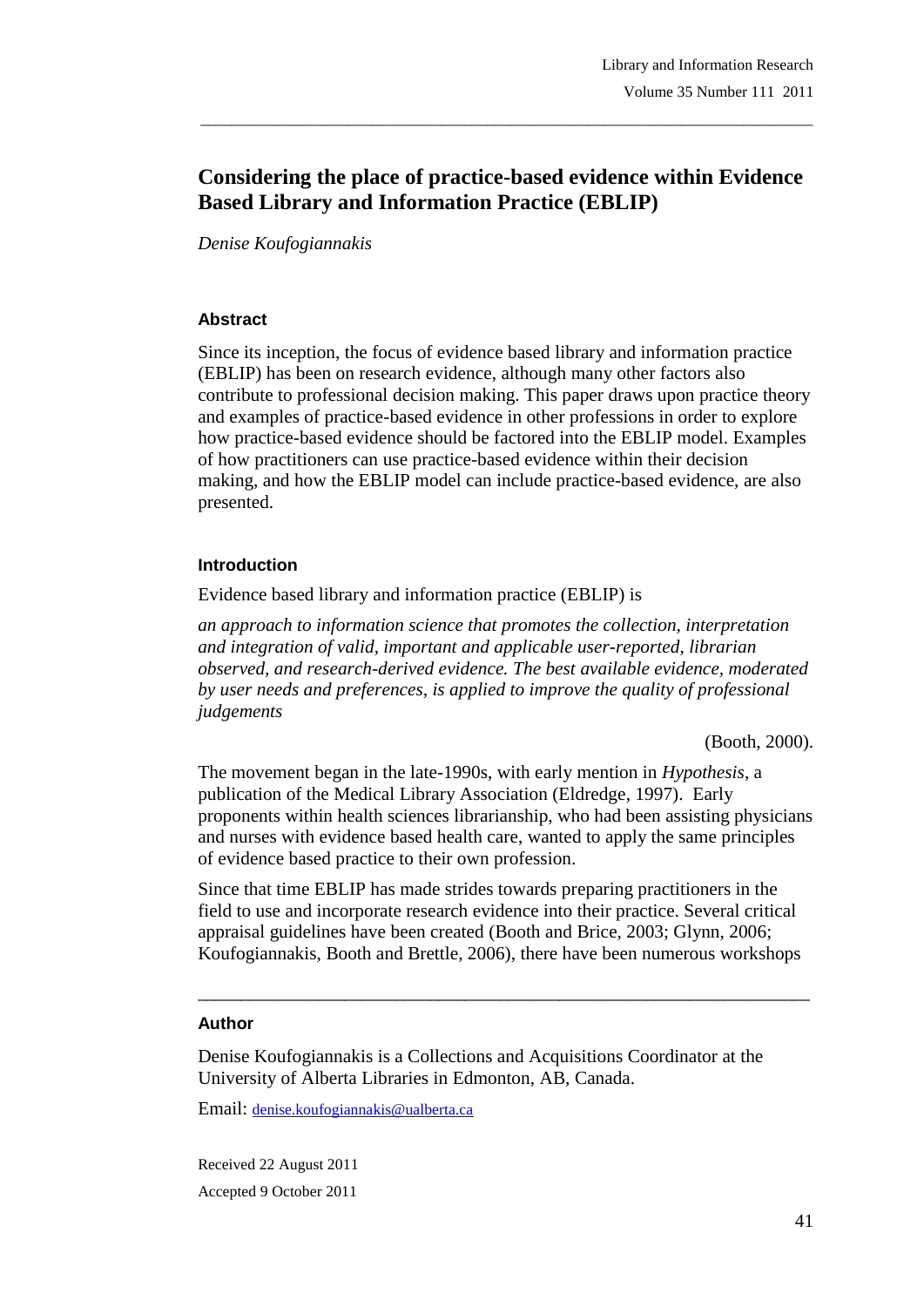to teach librarians about research skills, and the journal *Evidence Based Library and Information Practice* is now in its sixth year of publishing evidence summaries that critically appraise recent LIS research studies.

\_\_\_\_\_\_\_\_\_\_\_\_\_\_\_\_\_\_\_\_\_\_\_\_\_\_\_\_\_\_\_\_\_\_\_\_\_\_\_\_\_\_\_\_\_\_\_\_\_\_\_\_\_\_\_\_\_\_\_\_\_\_\_\_\_\_\_\_\_\_\_\_\_\_\_\_\_\_\_

The EBLIP movement has focused on incorporating research into decision making. This is a noble and worthwhile goal, and practitioners have responded with enthusiasm in wanting to learn these skills and bring research into their practice. This is witnessed via the growth of the international Evidence Based Library and Information Practice conferences since the first took place in 2001, as well as in the growth of papers being published on the topic.

EBLIP is largely driven by practitioners who want to improve their practice. This paper contends, however, that the focus of EBLIP over the past 15 years has neglected to incorporate the role of user-centred evidence parts of what the movement in fact defines itself to include, namely the user-reported and librarian observed forms of evidence that are included in the above definition. The EBLIP movement has now progressed to the point where it is clear that the very use of research evidence in practice is often problematic, and complicated. It is not as straightforward as taking the research someone else has done and simply implementing it. Booth provides a synthesis of the evidence on these barriers to implementation of evidence based practice in LIS (Booth, 2011). Such barriers show that research is not used in isolation, but rather amidst numerous social and environmental factors, and must be placed in the context of a local situation.

This paper will explore some of the non-research types of evidence that are important to librarian practice, and make the argument for why these forms of evidence need to be equally and explicitly considered alongside research-derived evidence if a model of evidence based practice is truly going to be useful and meaningful for practitioners.

## **1 Evidence Based Practice in LIS**

Based in the vein of evidence based medicine, a model began to emerge for evidence based practice in library and information studies (now referred to generally as evidence based library and information practice) in the late 1990s. The model for evidence based practice follows 5 steps (Centre for Evidence Based Medicine, 2009), often referred to as the 5 A"s, which are illustrated in the following diagram (Figure 1):



**Figure 1: Current model for evidence based practice.**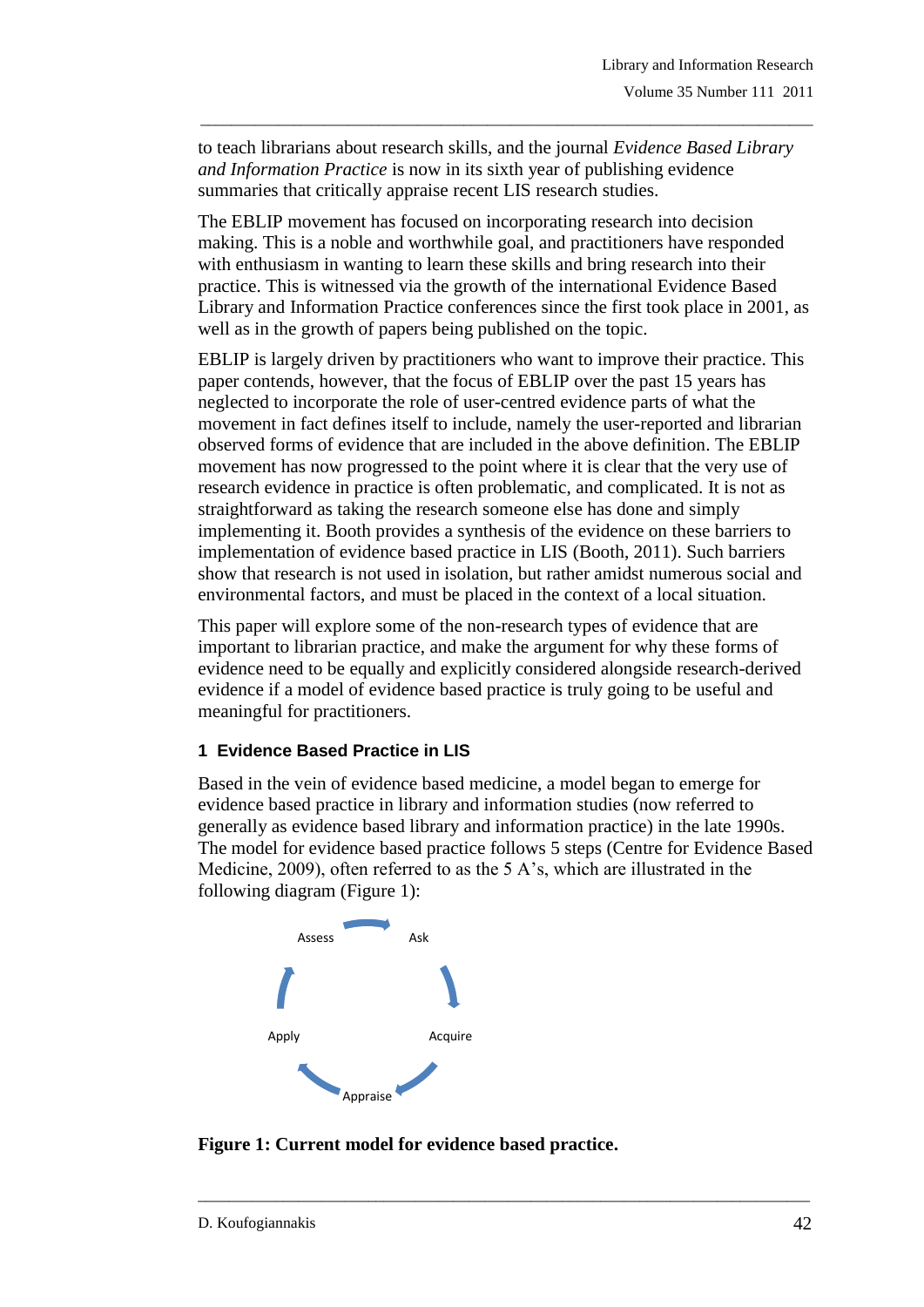This model provides a structure to approach decision making. It begins with an issue or problem that arises in the workplace – an area in which librarians are looking to improve service. The problem may start out somewhat vague, and must be formulated into an answerable, well-built question (Ask). A well-built question helps to determine some of the key terms that will be used in a search strategy. Depending upon the subject area or domain that the question falls into, databases within and beyond the library literature are searched to find research evidence (Acquire). Once relevant research is found on the topic, the evidence is critically appraised to determine if it is valid, reliable, and applicable to the librarian's situation (Appraise). This knowledge is then applied to the librarian's practice (Apply). The final step is to evaluate this process and determine what impact was made, where gaps remain, and where improvement is needed for next time (Assess). EBLIP is meant to be a continual cycle of improvement for the way librarians work and make decisions. An overview of this approach is outlined in the book *Evidence-Based Practice for Information Professionals*, edited by Andrew Booth and Anne Brice.

\_\_\_\_\_\_\_\_\_\_\_\_\_\_\_\_\_\_\_\_\_\_\_\_\_\_\_\_\_\_\_\_\_\_\_\_\_\_\_\_\_\_\_\_\_\_\_\_\_\_\_\_\_\_\_\_\_\_\_\_\_\_\_\_\_\_\_\_\_\_\_\_\_\_\_\_\_\_\_

To date, the focus of EBLIP has been on research-based evidence. For example, an examination of the continuing education sessions at the bi-annual EBLIP conference reveals a focus on critical appraisal, as well as specific research methods such as cohort studies, randomized controlled trials, and meta-analysis. In addition, most general workshops or continuing education sessions that give overviews of EBLIP focus on finding and critically appraising research evidence. With the most recent conference, held in Salford, UK, in June 2011, there has been a small shift with one of the four workshops dedicated to reflective practice, which was also one of the themes of the conference.

Even within the focus on research evidence, there is a further concentration regarding which type of research is best. This is most evident in the hierarchy of evidence pyramid (Eldredge, 2000, 2002, 2006), which does not place these levels of research evidence within any kind of situational context. To a librarian viewing such a diagram, it is clear that EBLIP favours certain types of scientific research more than others (i.e.: meta-analysis, randomized controlled trials). At the bottom of the hierarchy are "lower" forms of evidence such as case studies, descriptive studies, opinion, and surveys, along with qualitative research. Evidence that is gathered at a local level, such as usage statistics, or patron feedback is not even considered within the pyramid.

The situating of qualitative evidence at the bottom of the evidence pyramid has been a common criticism of evidence based practice, with Given noting in 2006 that it has led to

*disenfranchise qualitative research from the EBL process, and to discredit the results of qualitative work without further (quantitative) investigation of the conclusions that those studies draw.*

(Given, 2006, 381)

Anything other than positivistic, scientific evidence has been demoted, and this creates a wide crack in the goal of enabling LIS professionals to practice in an evidence based manner, since the notion of a hierarchy and what is represented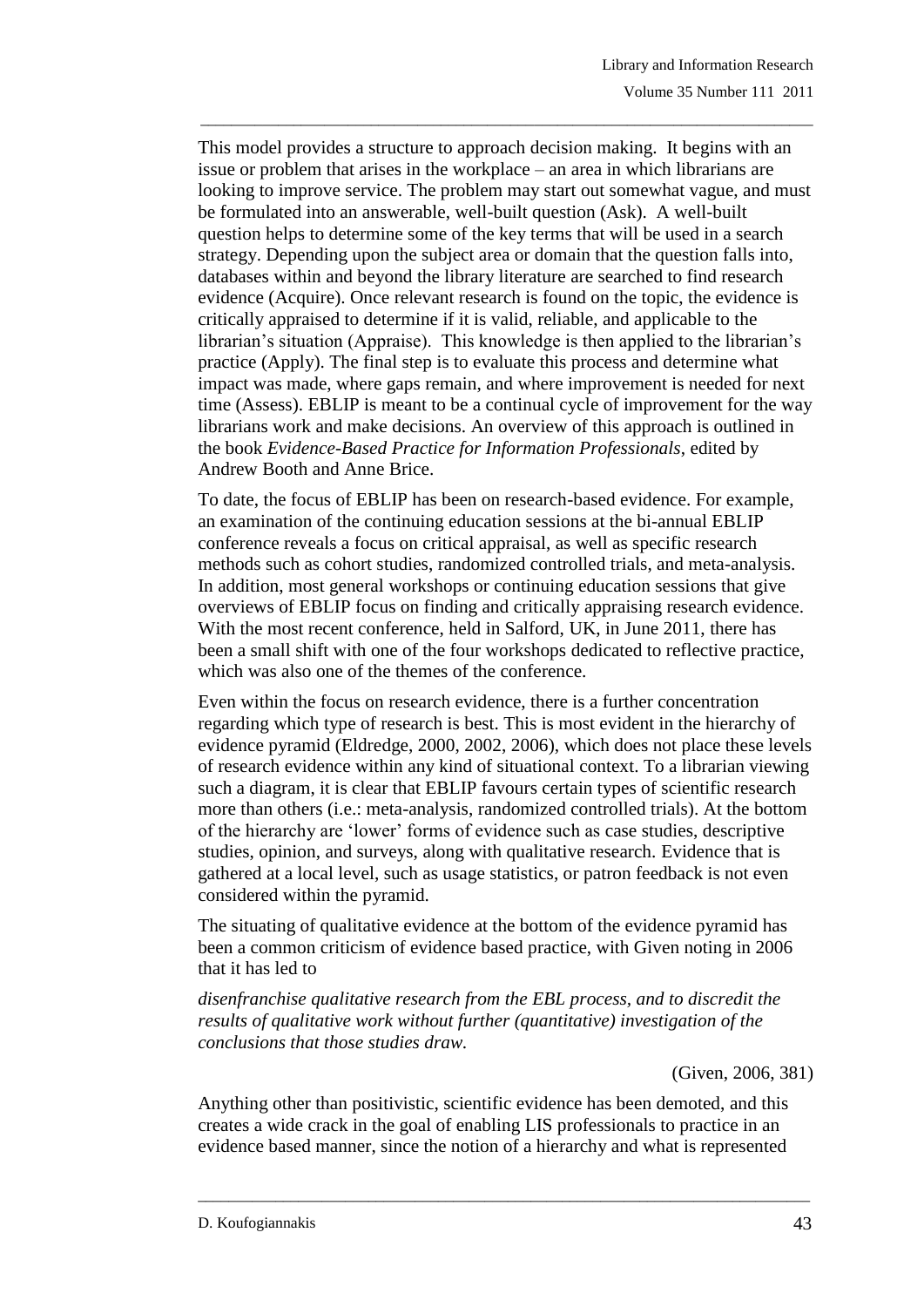therein, is so far removed from the reality of practitioners" experiences and what is valuable evidence to them. While some have explicitly questioned this hierarchy and call for its end (Crumley and Koufogiannakis, 2002; Banks, 2008; Booth, 2010; Koufogiannakis, 2010), it seems to have become a recognized part of EBLIP.

\_\_\_\_\_\_\_\_\_\_\_\_\_\_\_\_\_\_\_\_\_\_\_\_\_\_\_\_\_\_\_\_\_\_\_\_\_\_\_\_\_\_\_\_\_\_\_\_\_\_\_\_\_\_\_\_\_\_\_\_\_\_\_\_\_\_\_\_\_\_\_\_\_\_\_\_\_\_\_

Evidence based practice requires research; research is an important part of being evidence based and making good decisions. However, there are other forms of evidence that are also valid and worthy, which practitioners encounter every day, such as librarian observation, the gathering of patron-centred feedback, and professional knowledge. These are not less worthy forms of evidence – they are just different forms of evidence. Depending upon the situation, the context, and the local need, these forms of practice-based evidence are clearly vital and important to evidence based decision making. Practice-based evidence has a focus on the practice environment, rather than the research environment. It is the gathering of data and other forms of local evidence that are found in practice situations, linked together with librarian expertise. In many cases, this is much more important than research evidence, because local information addresses the needs or concerns of the very people we are trying to serve within our specific communities. It tells us exactly what people from our community think, or shows us what they do and how they use our services.

## **2 The Problem**

Rycroff-Malone et al (2004) state that that in order for evidence based practice (in nursing) to create a broader evidence base, "the external, scientific and the internal, intuitive" need to be brought together. The external, scientific is what evidence based practice has been focused on, in the form of scientific research, but Rycroff-Malone et al note that other elements such as clinical experience, patient experience, and information from the local context also need to be considered.

The focus of EBLIP over the past 15 years has been on scientific research. It has neglected to incorporate the role of user-reported and librarian observed forms of evidence. There has been a lack of consideration about how research evidence might be implemented alongside other forms of evidence, and within particular contexts. What about other things librarians use in decision making, like usage stats, user feedback, our own knowledge of a particular situation? Is there a place for these types of sources? And is formal, published research always the best evidence?

The aim of this paper is to investigate those questions, through the lens of practice, by asking:

- In the practice of librarianship, what types of evidence influence our decision making?
- How do we account for non-research evidence in EBLIP? Where does it fit in an evidence based model?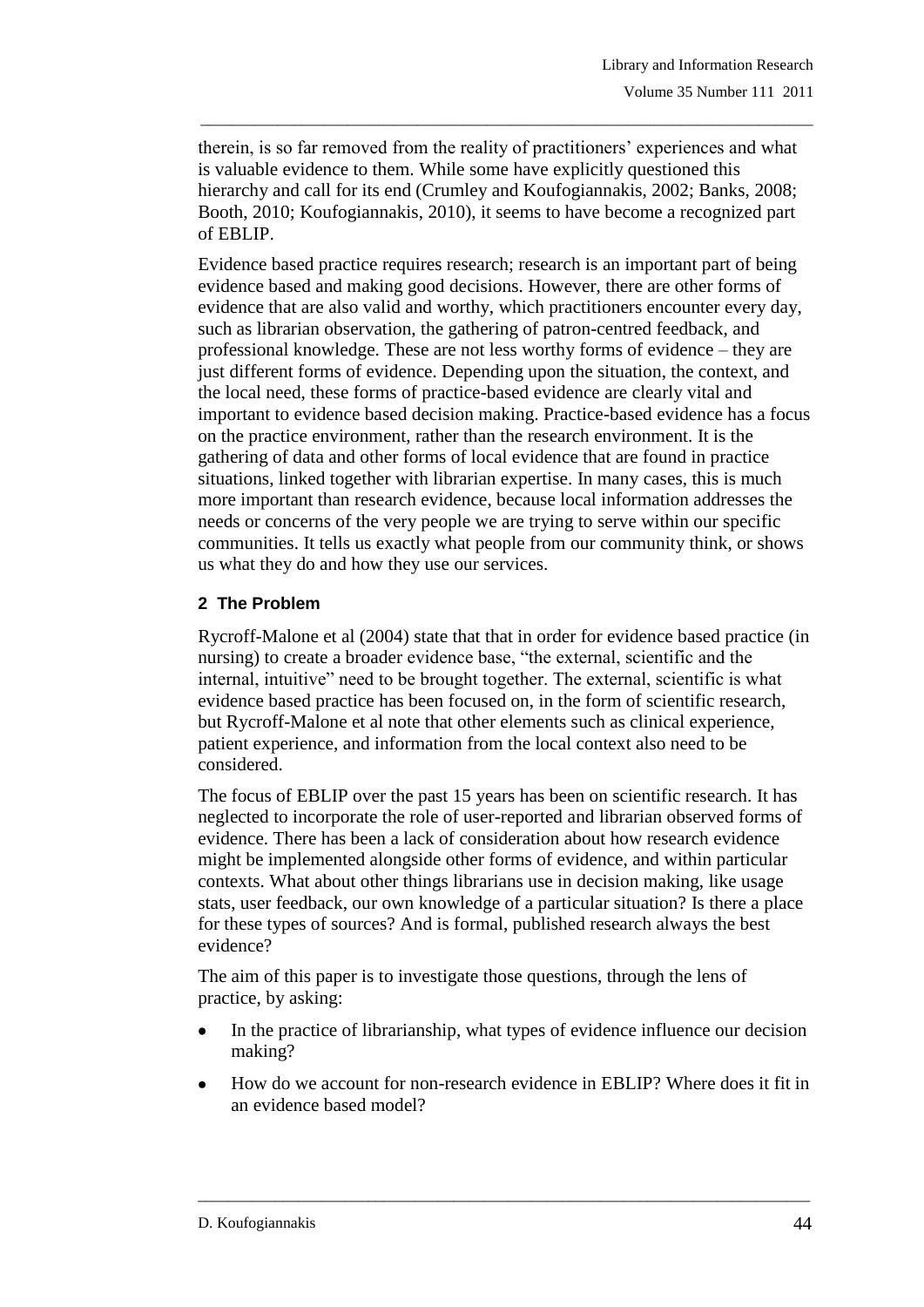This paper explores these questions via a reading of the practice theory literature, as well as the literature on practice based evidence, and applying those concepts to library and information practice.

\_\_\_\_\_\_\_\_\_\_\_\_\_\_\_\_\_\_\_\_\_\_\_\_\_\_\_\_\_\_\_\_\_\_\_\_\_\_\_\_\_\_\_\_\_\_\_\_\_\_\_\_\_\_\_\_\_\_\_\_\_\_\_\_\_\_\_\_\_\_\_\_\_\_\_\_\_\_\_

## **3 A Practice Based Perspective**

Librarianship is a practice, and therefore can be viewed through the lens of practice theory. Practice theory considers how groups of people have shared practical understandings which are based on actions and must be considered within a specific context. This includes elements of tacit knowledge, practical judgement, and societal agreement. Practice theory exposes additional factors beyond research and scientific knowledge that should be considered to fully understand a librarian"s way of practicing and arriving at decisions related to professional practice. It looks to practice rather than research to guide what we know about how we function as a practice.

Practice theory arose in the writings of social theorists, Bourdieu (1972), and Giddens (1979, 1984). Wittgenstein and Heidegger are also noted philosophers of influence in this movement. However, it was Schatzki"s (1996) book, *Social Practices*, that was the first to wholly focus on the practice concept. In that seminal work, Schatzki outlines the theory of practices and the necessity of action within practice.

It may be useful to begin with defining what a practice is. Reckwitz notes that

*A 'practice' (praktik) is a routinized type of behaviour which consists of several elements, interconnected to one another: forms of bodily activities, forms of mental activities, 'things' and their use, a background knowledge in the form of understanding, know-how, states of emotion and motivational knowledge.*

(Reckwitz, 2002, 249).

Schatzki sees a practice as

*a set of considerations that governs how people act. It rules actions not by specifying particular actions to perform, but by offering matters to be taken account of when acting and choosing.*

(Schatzki,1996, 96).

Schatzki notes that there is not a single approach to practice theory, but practice theorists concern themselves with "arrays of activity" generally associated with humans, and with "embodied capacities such as know-how, skills, tacit understanding, and dispositions." (Schatzki, 2001, 7). Gherardi situates practices as "patterns of socially sustained action". She states

*A practice is not recognizable outside its intersubjectively created meaning, and what makes possible the competent reproduction of a practice over and over again and its refinement while being practice (or its abandonment) is the constant negotiation of what is thought to be a correct or incorrect way of practising within the community of its practitioners.*

\_\_\_\_\_\_\_\_\_\_\_\_\_\_\_\_\_\_\_\_\_\_\_\_\_\_\_\_\_\_\_\_\_\_\_\_\_\_\_\_\_\_\_\_\_\_\_\_\_\_\_\_\_\_\_\_\_\_\_\_\_\_\_\_\_\_\_\_\_\_\_\_\_\_\_\_\_\_\_

(Gherardi, 2009, 536).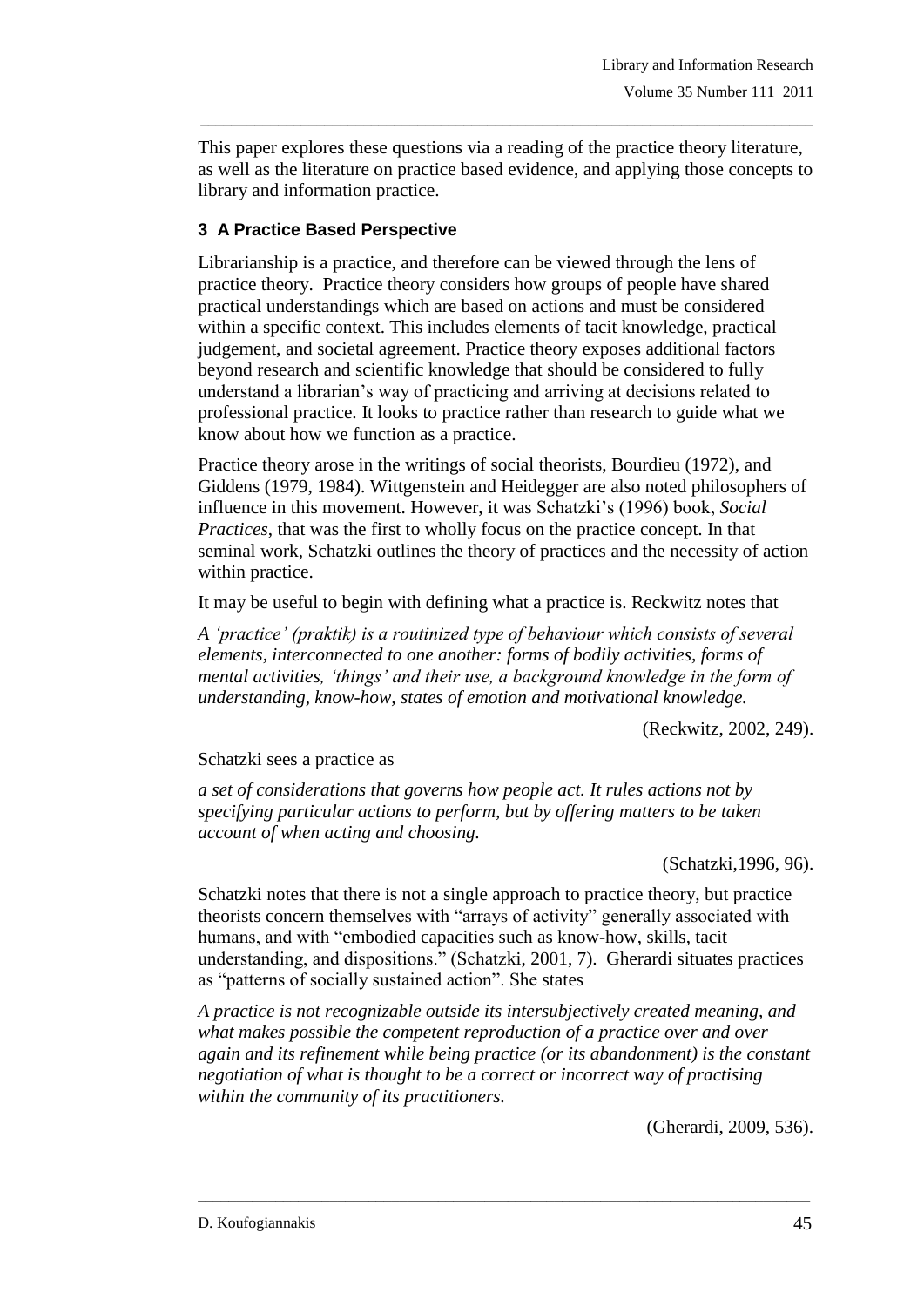Reckwitz (2002) compares and summarizes the writings of various practice theorists to expose the main concepts shared by the majority of them. He paints a clearer picture of what the essential elements of this type of theory are. He notes that practice theory is a type of cultural theory which highlights "the significance of shared or collective symbolic structures of knowledge in order to grasp both action and social order" (Reckwitz, 2002, 46). Individuals carry elements of a particular practice with them, but those elements are not unique qualities of the individual. Physical and mental activities are routinized and a shared understanding exists amongst the group, and even observers of the group. "A practice is thus a routinized way in which bodies are moved, objects are handled, subjects are treated, things are described and the world is understood." (Reckwitz, 2002, 250).

\_\_\_\_\_\_\_\_\_\_\_\_\_\_\_\_\_\_\_\_\_\_\_\_\_\_\_\_\_\_\_\_\_\_\_\_\_\_\_\_\_\_\_\_\_\_\_\_\_\_\_\_\_\_\_\_\_\_\_\_\_\_\_\_\_\_\_\_\_\_\_\_\_\_\_\_\_\_\_

In librarianship, we have particular behaviours that are comprised of mental and bodily actions. An example is reference services where we need to use such devices as a computer, the catalogue, etc; but within these physical actions, we also have mental actions that go hand-in-hand with the physical. For example, knowledge of how to conduct a reference interview, and making a determination of the best way to answer the patron"s question. As librarians, we govern ourselves according to certain agreed upon and identifiable rules or behaviours, which we have learned both from our training and experience. This does not mean that every individual does everything exactly the same, but that we operate a body of practice within a shared general framework, which our practicing body can change over time, and which practitioners know and understand. Within our shared general framework, for example, would be such concepts as access to information, organization and retrieval of information, as well as delivery of reference and instruction services, and principles of collection building, to name a few.

### **3.1 Knowing in Practice**

A key element of practice theory that is directly applicable to evidence based practice is the concept of *knowing* in practice. In practice, knowing has two elements that cannot be separated – these are: "knowing how" and "knowing that", phrases first coined by Ryle in 1949. Knowing *that* relates to the mind, and how to do a particular thing, so that it is explainable. Knowing *how* relates to doing the thing, or action, even if one does not know how to explain how they have done it. Knowing *how* relates to tacit knowledge, those things that we know but cannot easily explain, a knowledge which is formed through the action itself. I.e.: knowing how to ride a bike. Polanyi was the first to delve into tacit knowledge, explaining it as "we can know more than we can tell" (Polanyi, 1966, 4). Particularly relevant to evidence based practice, Polanyi notes that the very act of problem solving, asking questions, and finding solutions requires tacit knowledge for the "act of knowing exercises a personal judgment in relating evidence to an external reality, an aspect of which he [the researcher or problem solver] is seeking to apprehend." (Polanyi, 1966, 25).

Schön, building upon the work of Polanyi, writes in his 1983 influential work, *The Reflective Practitioner: How Professionals Think in Action*, that "our knowing is *in* our action" (Schön, 1983, 49). For Schön the work life of a professional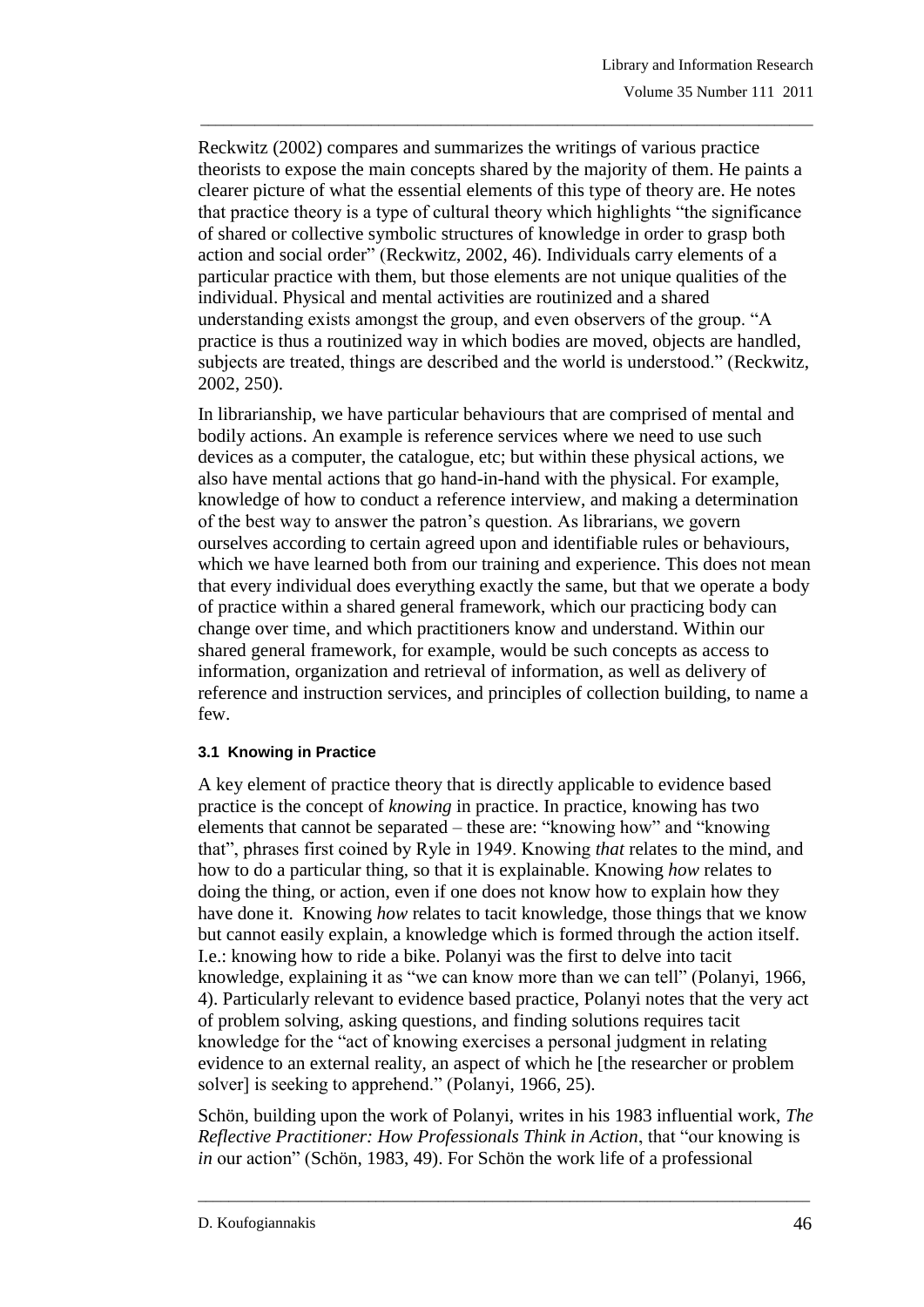depends on this tacit knowing in action. Professionals make judgements of quality and display particular skills that the practitioner him or her-self may not be able to adequately explain. Schön says "Even when [the practitioner] makes conscious use of research-based theories and techniques, he is dependent on tacit recognitions, judgements, and skilful performances." (Schön, 1983, 50). So, the two aspects, research and professional knowledge, must go hand in hand.

\_\_\_\_\_\_\_\_\_\_\_\_\_\_\_\_\_\_\_\_\_\_\_\_\_\_\_\_\_\_\_\_\_\_\_\_\_\_\_\_\_\_\_\_\_\_\_\_\_\_\_\_\_\_\_\_\_\_\_\_\_\_\_\_\_\_\_\_\_\_\_\_\_\_\_\_\_\_\_

Orlikowski (2002) reinforces that knowing is an active process that happens within practice, and that tacit knowledge is inseparable from action since the knowing found in tacit knowledge happens via action of the practitioner. Knowing in practice is a key component of how we practice our profession. It cannot simply be ignored. It is a critical piece of our activity in practice, contributing to the completeness in our practice. We cannot practice without this type of knowing and ability, and hence, in terms of evidence based practice, this know-how that practitioners" possess is an important element of evidence that should be considered alongside the more explicit research knowledge.

### **4 Why including other forms of evidence is important**

Research cannot be removed from practice. The two must co-exist. A model of EBLIP should look at the whole of evidence, including that driven by practice as well as research. We need to take a different look at how evidence may be used in practice, and tie research and practice together rather than separating them. A first step is to recognize that what practitioners do is of utmost importance. Obviously, without the practitioner, there is no practice, and practitioners are the ones who are going to know what is happening within their context. Practitioners bring evidence to the table through the very action of their practice. Local context of the practitioner is the key, and research cannot just be simply handed over for a practitioner to implement. The practitioner can use such research to inform themselves, but other components are also important. The concepts found in practice theory, focusing on the practitioner and their knowing in practice – both local evidence and professional knowledge, help to provide a more complete picture of decision making within our profession.

Looking beyond theory, several other professions are beginning to embrace a practice-based evidence approach in addition to an evidence based practice one. In *Medicine and Nursing*, Gabbay and Le May have done ethnographic research to reveal how clinicians acquire and use their knowledge. Their 2011 book, details the results of this research and their illumination of the clinician"s use of "mindlines" which refers to

*collectively reinforced and often tacit guidelines that are informed by clinicians' training, by their own and each others' experiences, by their interactions with their role sets, by their reading, by the way they have learnt to handle the conflicting demands, by their understanding of local circumstances and systems, and by a host of other sources.*

(Gabbay and Le May, 2011, 44)

In *Sociology*, Fox (2003) suggests a practice-based research model, instead of the current academic model where research is constructed in opposition to practice.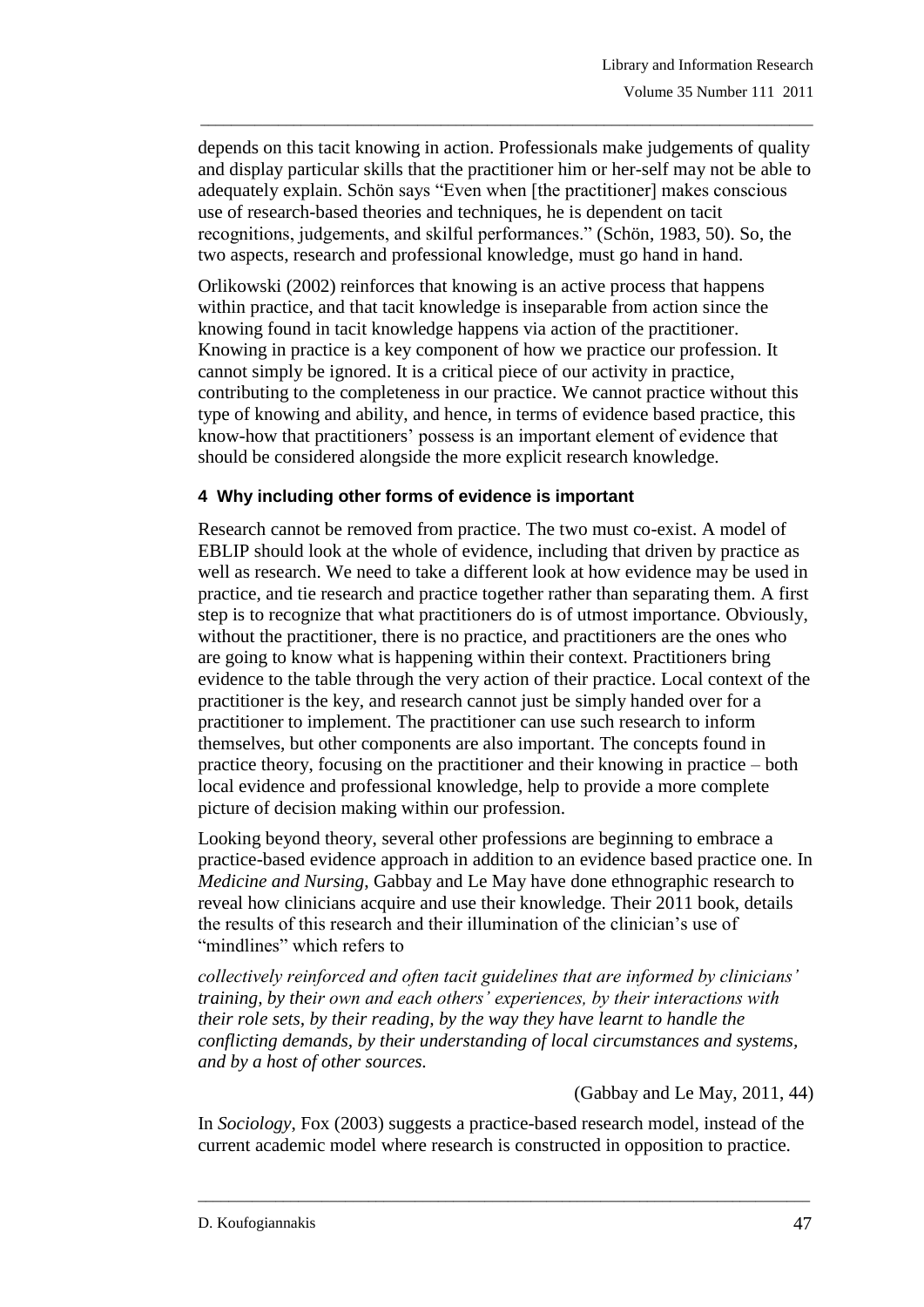He looks to re-evaluate the hierarchy of knowledge which situates research evidence in a position superior to other forms of knowing. He argues that evidence-based practice should be supplemented by practice-based evidence and a model of practice-based research (PBR), wherein "research and practice are intertwined rather than opposite poles." (Fox, 2003, 86).

\_\_\_\_\_\_\_\_\_\_\_\_\_\_\_\_\_\_\_\_\_\_\_\_\_\_\_\_\_\_\_\_\_\_\_\_\_\_\_\_\_\_\_\_\_\_\_\_\_\_\_\_\_\_\_\_\_\_\_\_\_\_\_\_\_\_\_\_\_\_\_\_\_\_\_\_\_\_\_

Rolfe, Jasper and Freshewater, in their 2011 book, emphasize the need for reflective practice over evidence based (research-based) practice. They note that "the reflective practice paradigm promotes the view that practitioners are also researchers in their own practice" (Rolfe, Jasper and Freshewater, 2011, 16) and go on to argue that this type of reflective knowledge is just as important as empirical knowledge. Similarly, Usher and Bryant (1989) make a strong case for the role of local context in judgement and reasoning. They note that:

*every context is likely to have its own distinctive features which will both provide possibilities and impose constraints on what can be done. The practitioner therefore needs to have a situational or contextual knowledge which encompasses an understanding of these possibilities and constraints, and an awareness of their implications for action. Furthermore, contexts are also likely to be continually changing, and so the practitioner's situational knowledge must be correspondingly flexible and dynamic.* 

(Usher and Bryant, 1989, 75).

It is this context specific information that is most important, for ultimately, as Usher and Bryant note, it is judgement and reasoning that must stand the test of practice and be responsible to the situation at hand.

Schön encourages reflection on our professional actions and tacit knowing. He notes that as we work through situations in practice, we question and ask ourselves how we made a judgment and how we are approaching the problem. Being reflective on such situations allows us to also become more aware of aspects embedded into our actions, which themselves can be reflected upon and restructured. Schön notes,

*It is this entire process of reflection-in-action which is central to the 'art' by which practitioners sometimes deal well with situations of uncertainty, instability, uniqueness, and value conflict.*

(Schön, 1983, 50)

Bringing together the art and science of our profession, is certainly something we need to embrace in evidence based practice. Otherwise, the research evidence becomes meaningless to practitioners who may see it as so removed from their daily work and needs. As I have recently noted:

*We need to embrace both the science and the art of evidence based practice – otherwise, we will overlook important elements of the whole situation that practitioners work within. Doing so is not neat and tidy, but does that really matter? LIS is a social science, and the "social" implies "messy" because people and real-life situations are not easily controlled. The art of our craft allows us to embrace the messy situation, find ways to be creative, put our professional judgements to use and find the best solutions to meet the needs of individual users*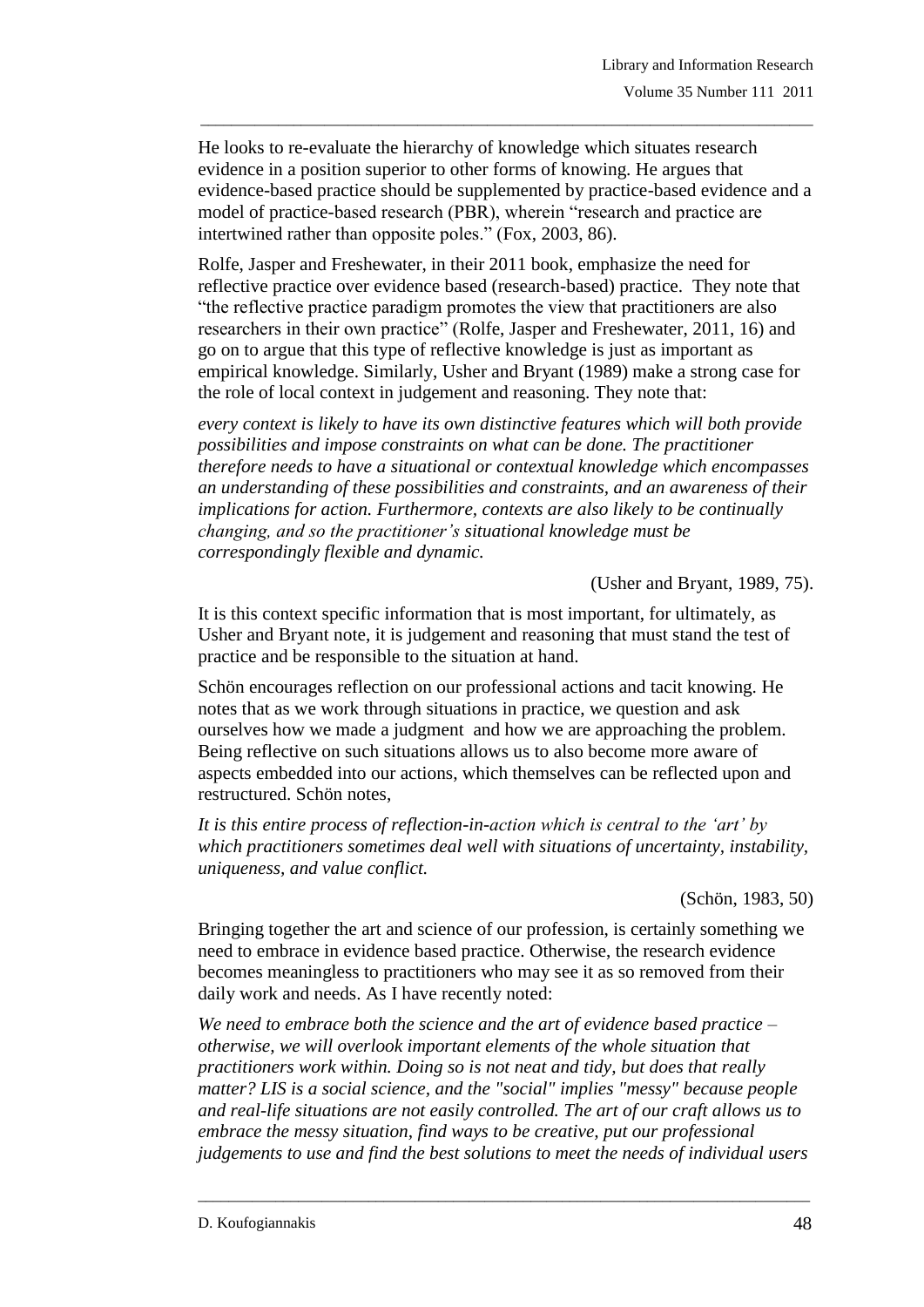*by applying the best of what we find in the research literature together with the best of what we know is likely to help this person.* 

\_\_\_\_\_\_\_\_\_\_\_\_\_\_\_\_\_\_\_\_\_\_\_\_\_\_\_\_\_\_\_\_\_\_\_\_\_\_\_\_\_\_\_\_\_\_\_\_\_\_\_\_\_\_\_\_\_\_\_\_\_\_\_\_\_\_\_\_\_\_\_\_\_\_\_\_\_\_\_

(Koufogiannakis, 2011, 2)

Schön reminds us that in most professions,

*large zones of practice present problematic situations which do not lend themselves to applied science. What is more, there is a disturbing tendency for research and practice to follow divergent paths. Practitioners and researchers tend increasingly to live in different worlds, pursue different enterprises, and have little to say to one another.*

(Schön, 1983, 308)

This sentiment has been noted previously in the LIS literature (for examples, see Haddow and Klobas, 2004), and continues to remain a common complaint of practitioners. Schön goes on to propose that if we reject the traditional idea of professional knowledge that resides with the researcher and is passed down to practitioners, we can reframe the relationship between research and practice. Schön argues that research is an activity of practitioners and that practitioners "may become reflective researchers in situations of uncertainty, instability, uniqueness, and conflict" (Schön, 1983, 308).

Following on this, Fox notes, if we reorient our thinking away from privileging those scientific, positivistic, forms of research that we see exemplified in the hierarchy of evidence, then

*research and practice are no longer to be seen as in opposition. Rather, they are both aspects of a continuum of human activity and are constituted in relation, one to the other. Research cannot be irrelevant because it is by necessity and definition engaged with practice.*

(Fox, 2003, 97)

#### **5 Types of evidence found in practice that have not been emphasized in the EBP Model**

Looking at the EBLIP model through the lens of practice theory leads to an understanding of other forms of evidence that are usually excluded from that model. The model as it currently stands is one which Schön would have noted as a "technical–rationality model" (Schön, 1983, 21-69) that excludes elements of knowing that should be considered and integrated into our practice. Applying practice-based principles to EBLIP, I determined that in addition to research there are two other broad areas that contribute evidence for decision making. Together with research knowledge, we must also look to local evidence, and professional knowledge. These three things together constitute a more realistic view of evidence that is used in LIS practice.

### **5.1 Local evidence**

While research evidence is of high importance to our profession and knowledge, LIS practitioners need to first of all consider local evidence. Local evidence is found in our working environment and is specific to the context in which we carry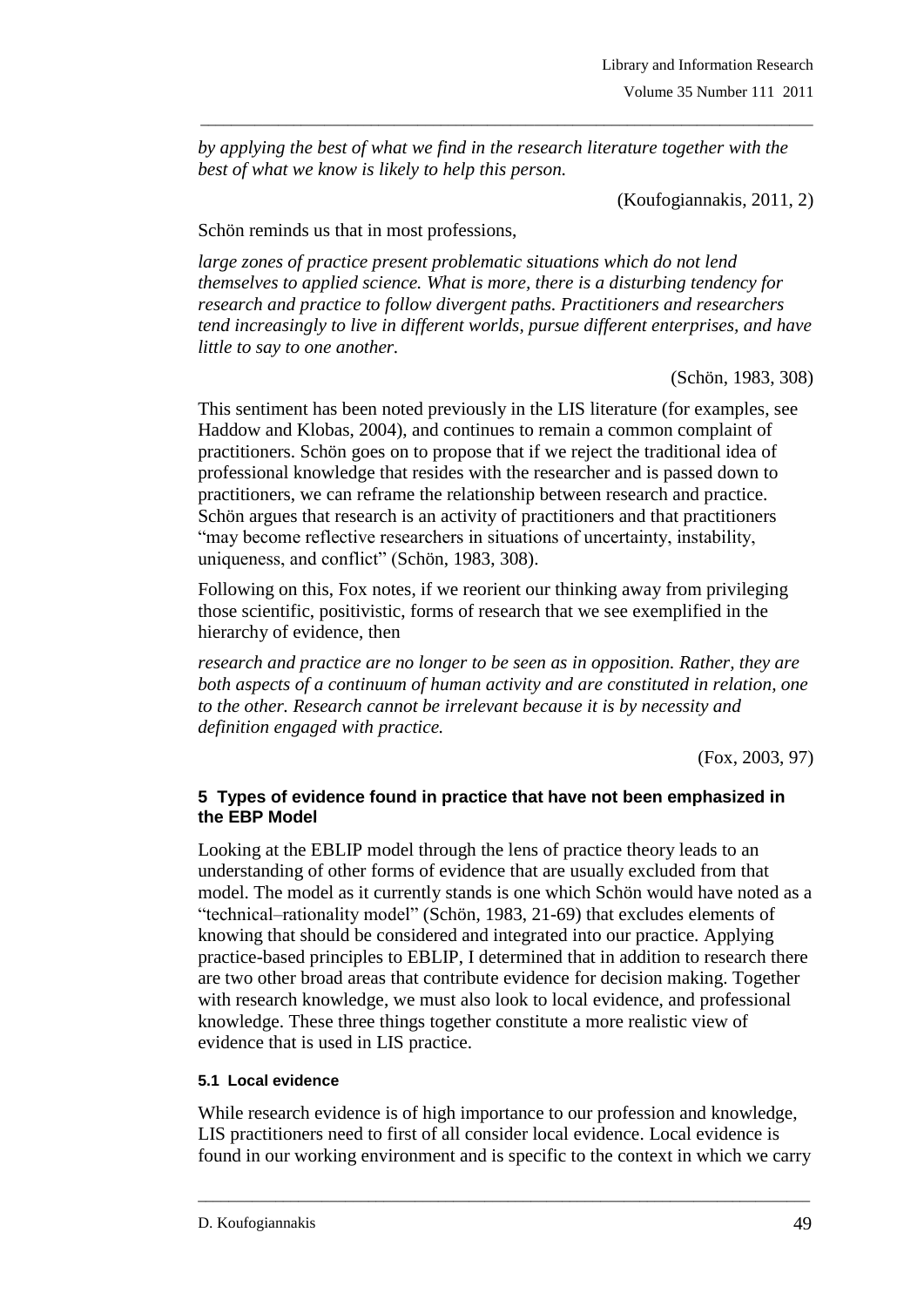out our work. It includes such things as our experience with patrons in particular contexts, and what we observe to work in our interactions, assessment of programs, feedback from our users, project evaluations, and accumulated experiences over the course of careers. These things are not easily shared and often do not find a place in publications because they are too local. But data that comes from a local context is in fact often the most important evidence source that a LIS professional can consult because it gives us information that is directly applicable to, and about our users. For example, usage stats on e-journals, feedback and comments about our services, usability testing on our website, titles from our interlibrary loan requests; these are just a few examples of local evidence that is invaluable to our decision making. This local data doesn"t often mean much to others outside of our organization, but it is of utmost importance to our situated knowledge. The trick is to figure out what local information to systematically collect, and how to use it.

\_\_\_\_\_\_\_\_\_\_\_\_\_\_\_\_\_\_\_\_\_\_\_\_\_\_\_\_\_\_\_\_\_\_\_\_\_\_\_\_\_\_\_\_\_\_\_\_\_\_\_\_\_\_\_\_\_\_\_\_\_\_\_\_\_\_\_\_\_\_\_\_\_\_\_\_\_\_\_

Types of local evidence:

- Patron feedback as you receive feedback it alerts you to the fact that something may need to change, or lends support for what you are doing. This usually comes in an informal way, via email or face to face discussions at your place of work. Over time, you can note trends and needs, and use this evidence to further explore what may need to change.
- Librarian observation every day we observe things as we practice. This may  $\bullet$ be as simple as noting something like the fact that all the computer terminals are busy and there is a queue for most of the day, every day. Such observations tell us things about our environment and whether our users are able to effectively use our programs and spaces.
- Discussions/interactions with colleagues hopefully we do not work in  $\bullet$ isolation, but have colleagues with whom we can share and discuss experiences, as well as brainstorm solutions and innovations. If colleagues are mostly observing or hearing similar types of things, this lends further credibility to what we may have seen or heard ourselves regarding a particular issue. Reports from colleagues may also contradict our own notions, and give us pause for thought before charging ahead with something.
- Assessment and evaluation of programs assessment and evaluation can be done on many different levels. Some institutions have librarians assigned to this role, and they may be responsible for data gathering on major initiatives happening within the library, as well as reporting of library statistics. However, any librarian can and should evaluate the programs or services they are offering, in order to verify that outcomes are being met and program deliverables are successful.
- Usage data we already have a lot of data at our disposal that can help with decision making. Usage data gives us a better idea of the popularity and need of certain databases, journals, and books. Usage data may comprise the usage stats given to us by online vendors or publishers, our in-house circulation numbers for print items, and also other data we may be able to collect such as numbers of holds on items in our catalogue, or numbers of requests we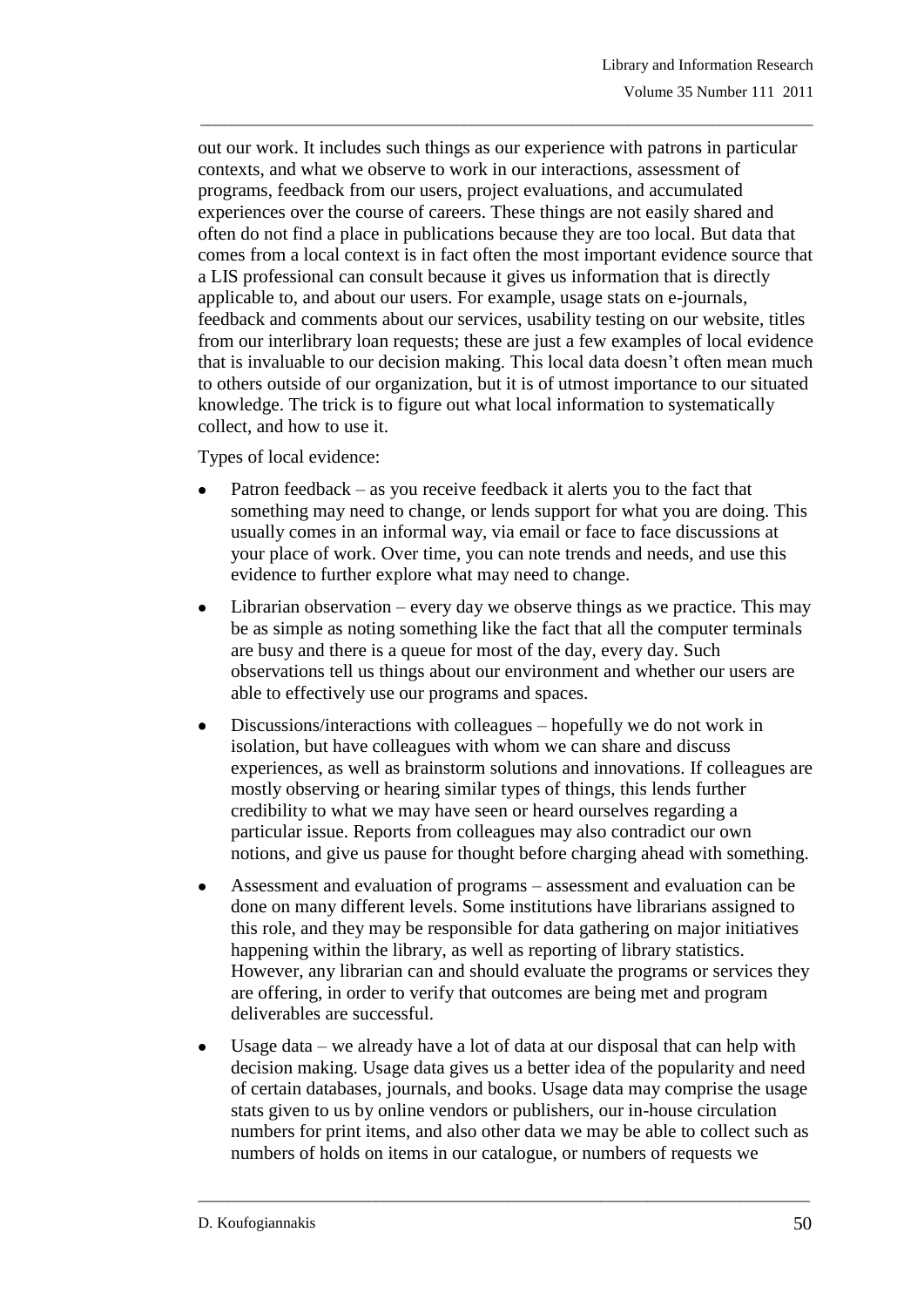receive either via ILL or a request for purchase, of items we do not carry. Likewise, we can usually obtain usage data on particular in-house services we provide or website traffic patterns. These are only a few examples, and such data cannot be looked at in isolation, but it is a valuable tool when used in context, in order to understand more about the use patterns of those we serve.

\_\_\_\_\_\_\_\_\_\_\_\_\_\_\_\_\_\_\_\_\_\_\_\_\_\_\_\_\_\_\_\_\_\_\_\_\_\_\_\_\_\_\_\_\_\_\_\_\_\_\_\_\_\_\_\_\_\_\_\_\_\_\_\_\_\_\_\_\_\_\_\_\_\_\_\_\_\_\_

Organizational realities – organizational realities often trump any other form of evidence we have because things such as funding and political directions that are set by the institution, are ultimately going to have to be met. Hence, we need to make decisions and look at possibilities within the light of the evidence we have about our organizational climate and its directions. If, for example, you are faced with budget cuts and have to cancel journals, that is a reality and you will need to try to make the best decisions within the new limitations on your budget. Working within our organizational realities is important and although one institution may be able to achieve something and show in the literature that it was successful, each library"s circumstances may be different, and so local realities are a key element of evidence to pay attention to. This evidence comes in the form of strategic plans, budgets, discussions with administrators, and keeping abreast of emerging areas within your place of work. This is also an area where we may use previously collected data to make a case for resources and set our own priorities, for example, within a climate of fiscal restraint.

#### **5.2 Professional knowledge**

Librarians hold a great deal of evidence in our professional knowledge that is progressively built over the course of a career. Much of this is tacit, but worthwhile trying to draw out when possible and be made explicit so that knowledge can be shared. Evidence is shown to us every single day - as we practice our profession, we learn what works and what doesn"t in certain situations in our own environments. We have practical, real-life experiences to draw upon that are grounded in different contexts. As professionals we have foundations that form the basis of our knowledge, in a field where we have already learned from our education, training, and on-the-job experience. We build up skills and know-how that are not necessarily written down, but which provide us with a great deal of specialized knowledge. As we learn how to most effectively provide good service, or build quality collections for our users, or build relationships within our community, all these things provide us with evidence of how to be a better professional. That does not mean that we can just rely on these experiences, however, but rather that through reflection and critical thinking we will see where things may be improved and begin to investigate ways to make them better. Without that initial evidence coming from our experience, we would not even know how or when to question or critique such things. Hence, the initial evidence of "what do I know" becomes an area that is crucial to future research that will be of value to practice improvement.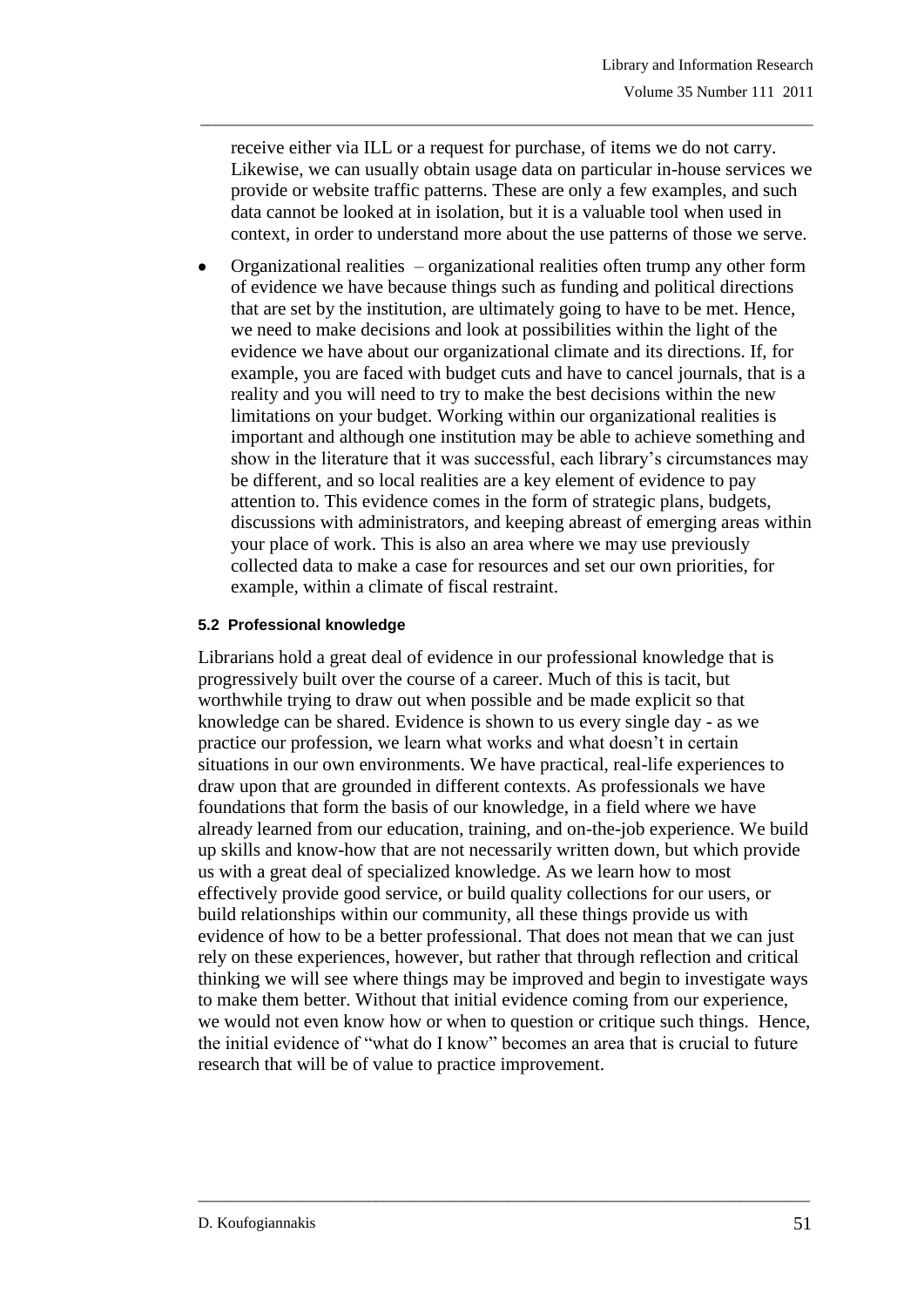Types of professional knowledge:

Formal and informal learning – librarians who have an MLIS degree, all have a basic grounding in the theory of our profession. This contributes to our common set of values, scope, and history of our profession. Clearly, we don"t learn everything in library school, but this education gives us a basis for our future practice. Throughout our careers, we need to also actively engage in ongoing education, via such venues as conference participation, workshops, online seminars, reading of the literature, and conversing with other practitioners, to name a few examples. If we do not continue to actively learn, we will no longer be able to contribute to our community of practice.

\_\_\_\_\_\_\_\_\_\_\_\_\_\_\_\_\_\_\_\_\_\_\_\_\_\_\_\_\_\_\_\_\_\_\_\_\_\_\_\_\_\_\_\_\_\_\_\_\_\_\_\_\_\_\_\_\_\_\_\_\_\_\_\_\_\_\_\_\_\_\_\_\_\_\_\_\_\_\_

- On the job training as we begin our careers, most librarians rely on the  $\bullet$ training and mentoring they receive from more seasoned professionals. These librarians are passing on their knowledge and skills to us so that we may also increase our professional capacity and skill in order to become better at our practice. Finding people you trust and admire , and who will give you good advice, are essential in the early years of a career. Likewise, more seasoned professionals need to continually learn new skills in order to keep up with the latest technologies being used, and thus meet the needs of users. Actively maintaining both mental and physical skills is crucial.
- Tacit knowledge As previously noted, tacit knowledge are those things that we know but may not be able to explain. Within librarianship, I think of things like knowing how to select the right books to purchase, or how to conduct a good reference interview so that you truly help the person asking the question, or how to effectively communicate and build a rapport with faculty members. Often we can explain to others some of the strategies we use to do these things, but how to be successful in the overall process is more difficult to convey. These tacit skills are usually learned over time by doing, and are the result of our experiences.
- Reflective knowledge reflecting on decisions we make contributes to our professional knowledge substantially. It allows us to pause and consider what went right, what went wrong, and what might be done differently next time. This process moves some of what we learn in a tacit manner into a more explicit, systematic approach, where learning and thinking and making change are all contributing to our professional knowledge. Each person needs to determine what form of reflection is best for them, and find an approach to fitting it into the day. Through reflection we become more engaged practitioners.

These are all examples of information from the local context, or from professional knowledge built up over time. They are all forms of evidence that come much more naturally to most LIS practitioners than research evidence. How can practitioners relate to EBLIP if these forms of evidence are being ignored? The EBLIP movement needs to start from the position of these practice-based forms of evidence, and then work towards how research evidence fits within a practitioner"s context, because practitioners are the ones in a position to change practice. We are individual practitioners but we operate *within a field of practice*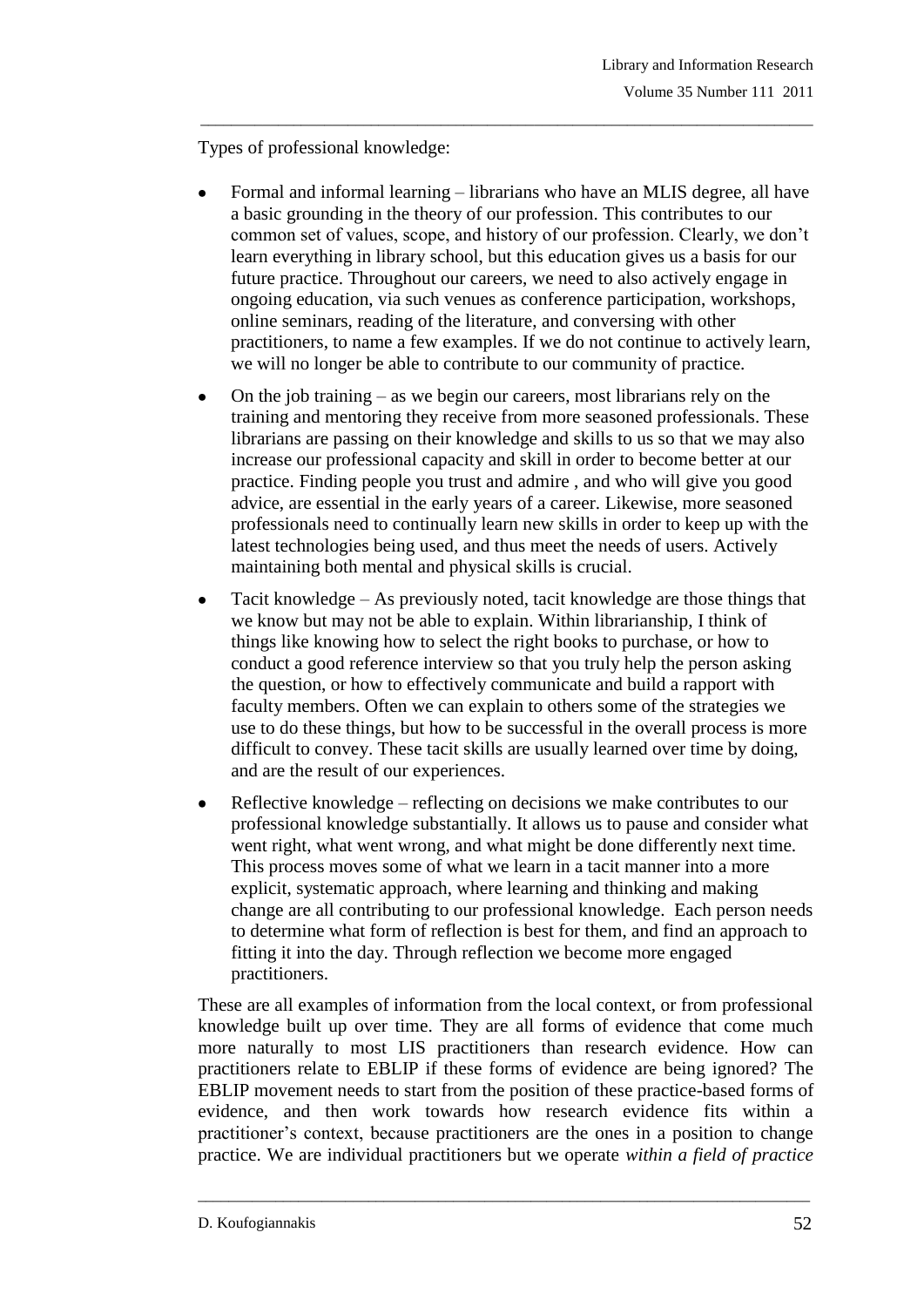that holds established norms and guides us via ongoing discussion and acceptance. This is why we continue to change and evolve as society changes and evolves. Research needs to speak to this practice-based environment by being meaningful and timely.

\_\_\_\_\_\_\_\_\_\_\_\_\_\_\_\_\_\_\_\_\_\_\_\_\_\_\_\_\_\_\_\_\_\_\_\_\_\_\_\_\_\_\_\_\_\_\_\_\_\_\_\_\_\_\_\_\_\_\_\_\_\_\_\_\_\_\_\_\_\_\_\_\_\_\_\_\_\_\_

## **6 Moving the EBLIP Model Forward**

Based on my reading of practice theory, and papers in other professions that discuss practice-based forms of evidence, I think we need to carefully consider where research fits with these other variables, and how all three can best work together. All three components are important, so we should not automatically privilege one over the other or make general assumptions about what is best. I propose that proponents of EBLIP also embrace the local evidence and the professional knowledge which go hand in hand with research evidence (see Figure 2). Each librarian needs to make those judgements within their own context and circumstances. If we exclude local evidence and professional knowledge from the evidence based practice framework, our model becomes largely insignificant to those very practitioners we are hoping to reach. Research cannot be considered blindly or out of context. Providing space for these other types of evidence to be equally considered alongside research evidence, makes our model more robust and practitioner-friendly.





The EBLIP model must continue to grow and change so that the overall approach addresses other aspects of evidence. Rather than privileging as in a hierarchy, these elements should be flattened. All forms of evidence need to be respected and the LIS professional, with their underlying knowledge is at the centre of the decision making process. Progress in our practice begins with us as professionals, not with a set chart to dictate worth of experiences or value of specific evidence. These things need to be weighed within the context in which they are found, and only the practitioners dealing with that decision can appropriately assign value and importance within that context.

There must be an emphasis on applicability, because decision making is ultimately a local endeavour. For example, EBLIP workshops should still teach such skills as how to critically appraise research, but these things should always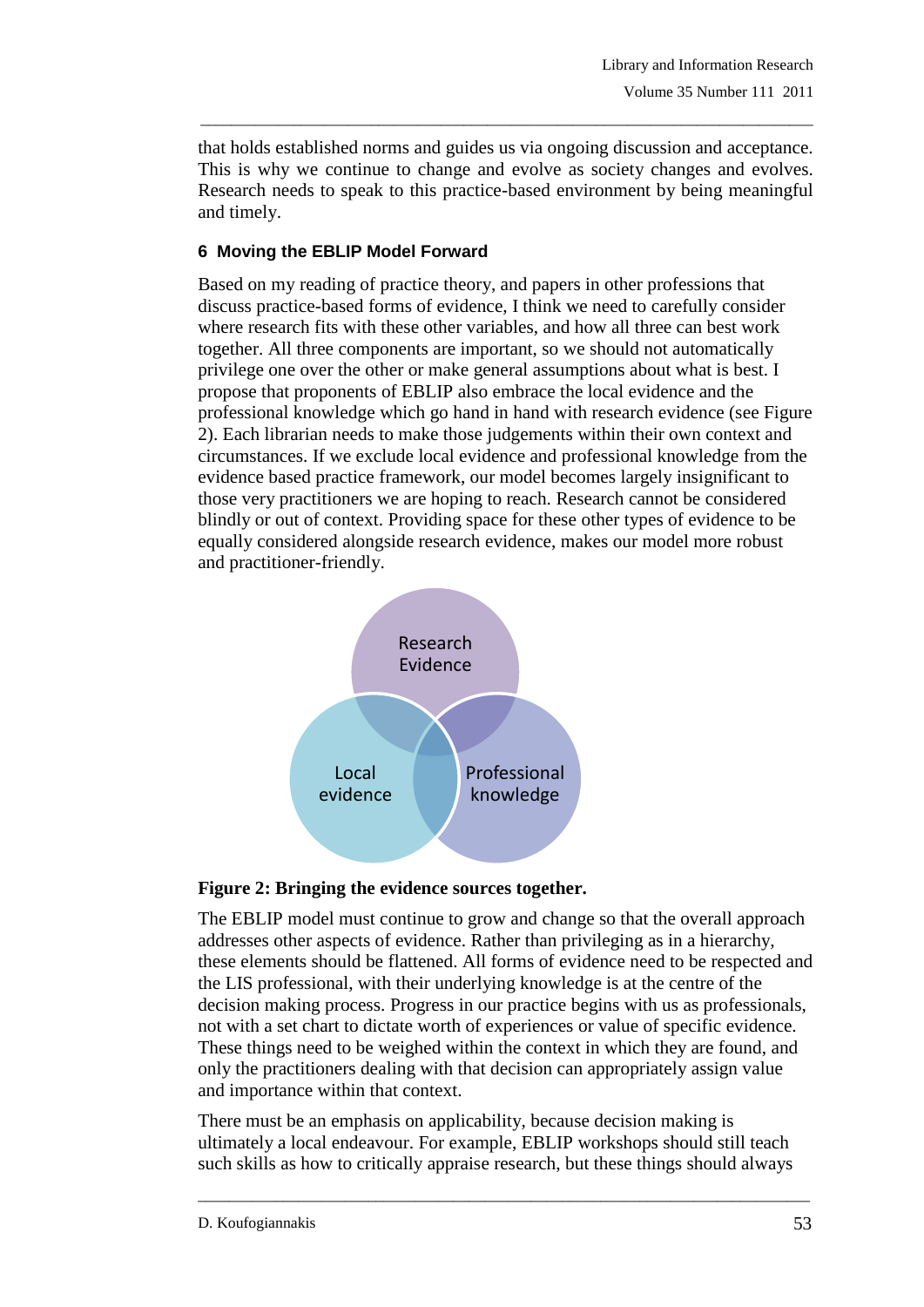be framed within the context of the importance of practice-based information, and stressing the importance of the local context. For example, letting participants know that they are not wrong to recognize political or financial influences as being more important than the research literature. These elements are facts of life and boundaries we have to live within. We cannot ignore such things. Within such boundaries we need to weigh appropriate evidence and made contextual decisions.

\_\_\_\_\_\_\_\_\_\_\_\_\_\_\_\_\_\_\_\_\_\_\_\_\_\_\_\_\_\_\_\_\_\_\_\_\_\_\_\_\_\_\_\_\_\_\_\_\_\_\_\_\_\_\_\_\_\_\_\_\_\_\_\_\_\_\_\_\_\_\_\_\_\_\_\_\_\_\_

#### **6.1 Key questions for practitioners**

In practical terms, what I"ve just described can translate into the following questions that a LIS practitioner should ask themselves when wanting to practice in a conscious, evidence based manner (see Figure 3). First, one asks oneself, 'what do I already know?' about the question or problem at hand. This draws on both professional experience, and our knowledge of the specific situation at hand, which may have built up over a period of time. Asking yourself what you already know allows for reflection on the situation and the factors that may influence future action. Next, you ask yourself is there local evidence available. This draws upon any data, user comments, etc that you may already have collected that are important within your context and that relate to the specific problem. From there, you can look to the literature and see if there is any research that would be relevant to the problem/decision you need to make. This is where the current EBLIP model comes in, and the skills of critical appraisal of existing published work is required. Sometimes, there may not be any research on the topic, but there may be descriptions of similar situations at comparable institutions that can help you.

At this point, it is good to review all the existing evidence and ask yourself "what other information do I need to gather?". Doing so allows you to identify gaps in your knowledge or where you need further information to make a confident decision. At that point you can determine if you need to gather more data, speak to certain groups of people, or even set up a research project of your own. At about the same time you are considering all the evidence you have and how it applies to your situation or problem at hand. This is a crucial professional knowledge skill that puts the evidence in context. Depending upon the urgency of the situation, or deadlines you have been given, you then proceed to make your decision. This step is going to happen, based on the best evidence you have available. At a different point in time, that evidence can change, but in that moment, you make the decision. Finally, after implementation, you reflect on this process and ask yourself questions such as "What worked? What didn"t? What did I learn?". Taking the time to assess the situation and learn from it is a key part of enhancing professional knowledge. You may also wish to set out goals for more formal evaluation if the case was one where you are beginning a new program or service, for example.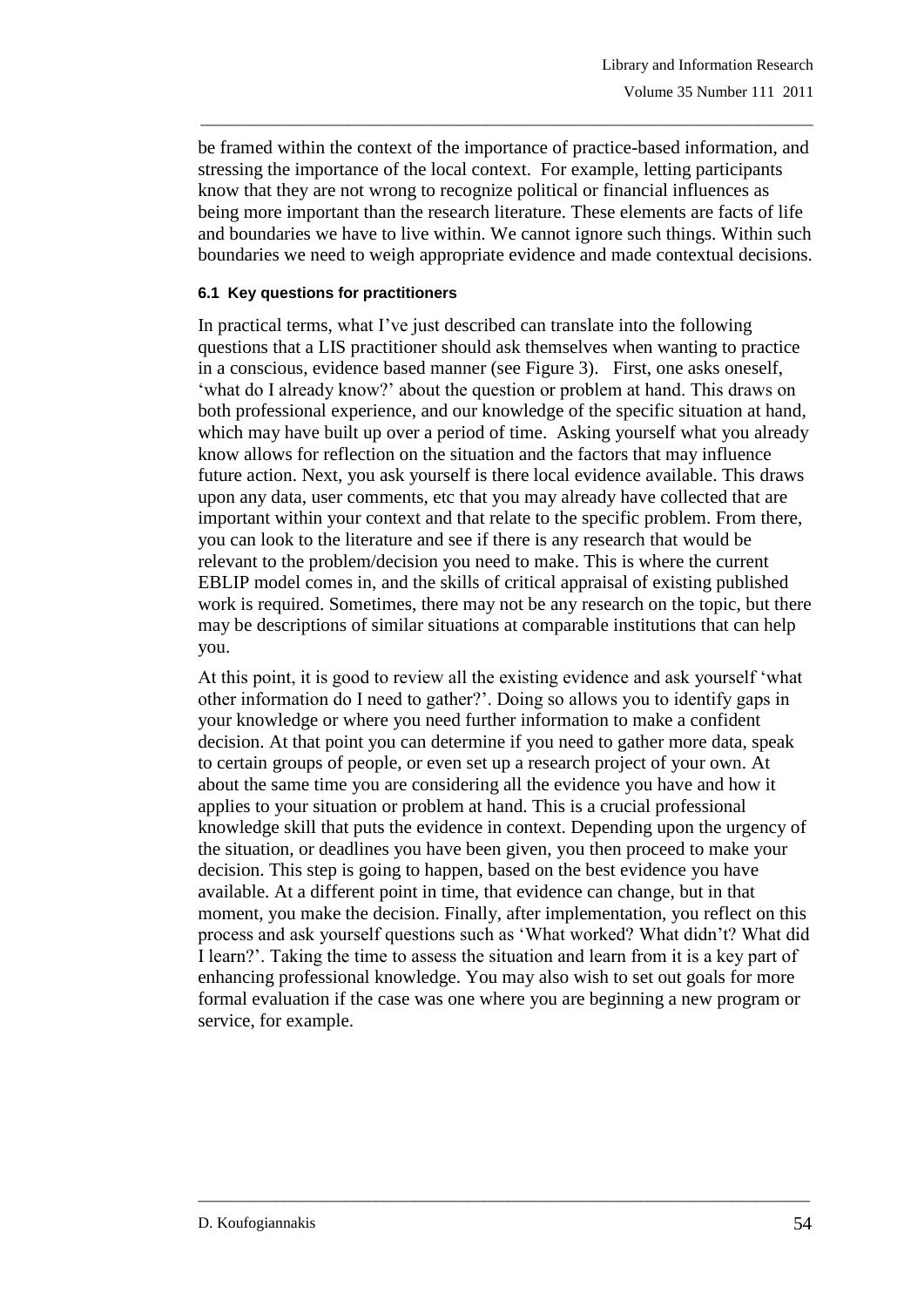Volume 35 Number 111 2011



### **Figure 3: Key questions a practitioner should ask themselves when making professional decisions in an evidence based manner.**

This process puts the practitioner back at the centre and in control of their decision making, a piece of which is research evidence, but which also considers other forms of evidence that may be more directly relevant to the practitioner. It enables us to practice in an informed and evidence based way, bringing together the art and science of our profession.

## **7 Conclusion**

Librarians make practice based professional decisions every day. They will continue to do so regardless of an evidence based model. Expanding the model so that it is less abstract and more in keeping with the types of evidence practitioners use regularly, will make the model more meaningful and more encouraging for the inclusion of research to be brought into the mix. It is time to broaden our idea of evidence.

In this article I have drawn upon practice theory to explore the non-research side of decision making and evidence. I have given examples of practice-based evidence and explained why these things are important to evidence based practice in LIS. My goal is not to reduce the place of research-based evidence, but to situate it within the wider practice of librarianship, and draw attention to the other forms of evidence that are also important and will contribute to our professional decision making.

Putting together the published research evidence with local evidence and professional knowledge is not an easy task. It resides in each individual professional who wishes to do their best work while including research evidence to support that work. A person of this nature will be both reflective of their skills as a practitioner, and continue to consciously think about what they do in practice.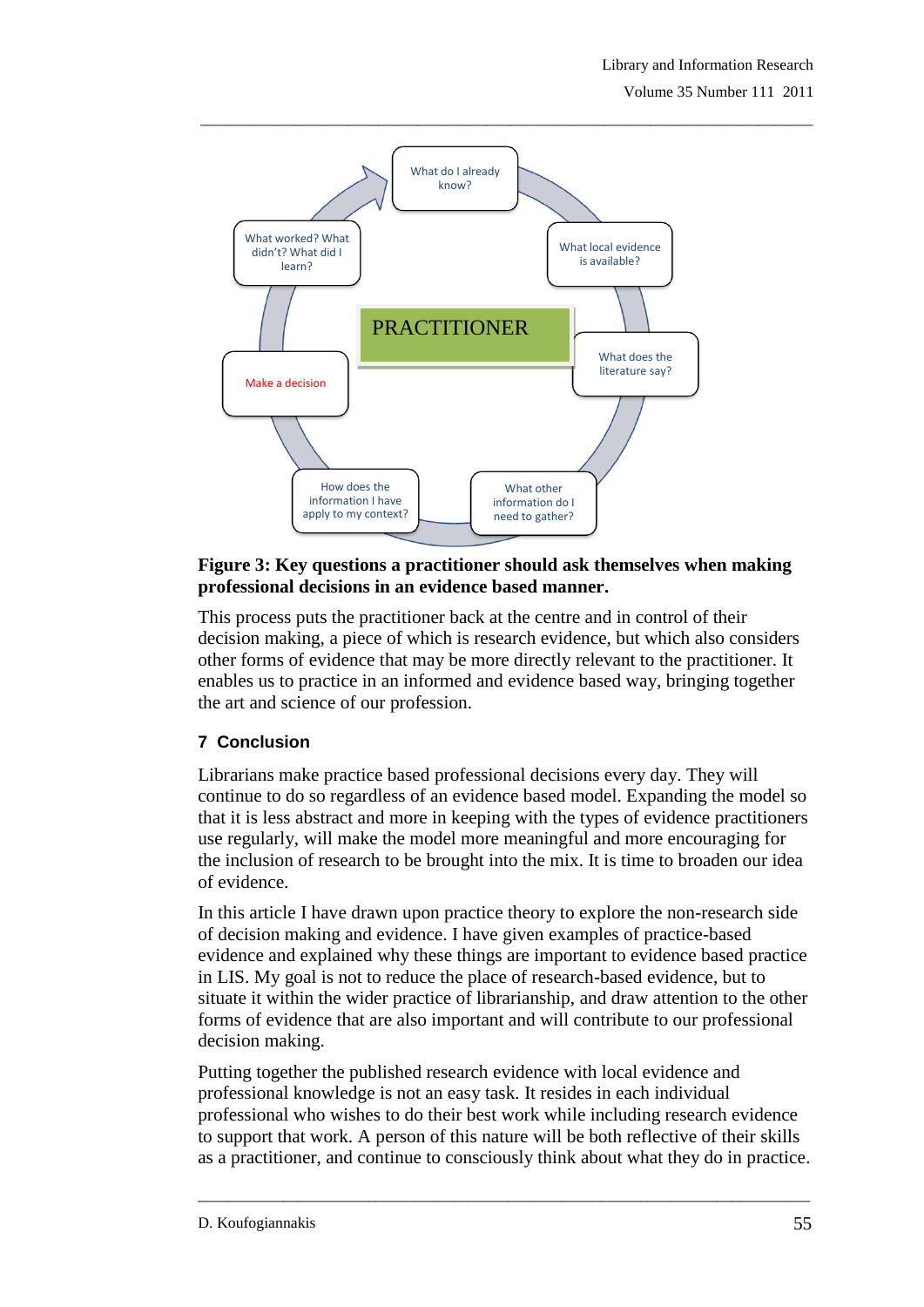They will look to the literature for support, gaining further insights and building upon their own knowledge. This thoughtful approach to our work and the honing of our craft will allow for growth, revitalization and action within our profession.

\_\_\_\_\_\_\_\_\_\_\_\_\_\_\_\_\_\_\_\_\_\_\_\_\_\_\_\_\_\_\_\_\_\_\_\_\_\_\_\_\_\_\_\_\_\_\_\_\_\_\_\_\_\_\_\_\_\_\_\_\_\_\_\_\_\_\_\_\_\_\_\_\_\_\_\_\_\_\_

### **References**

Banks, M. (2008) Friendly skepticism about evidence based library and information practice, *Evidence Based Library and Information Practice*, **3**(3): 86- 90.

Booth, A. (2000, July 2-5) Librarian heal thyself: Evidence based librarianship, useful, practical, desirable? *Proceedings from the 8th International Congress on Medical Librarianship*. London.

Booth, A. (2010) On hierarchies, malarkeys and anarchies of evidence, *Health Information and Libraries Journal*, **27**: 84-88.

Booth, A. (2011) Barriers and facilitators to evidence-based library and information practice: An international perspective, *Perspectives in International Librarianship*. Doi: 10.5339/pil.2011.1

Booth, A., and Brice, A (2003) Clear-cut? Facilitating health librarians to use information research in practice, *Health Libraries Review*, **20**(1): 45-52.

Booth, A., and Brice, A., Eds. (2004) *Evidence-based practice for information professionals: a handbook.* London: Facet Publishing.

Boudrieu, P. (1972) *Esquisee d'une theorie de la pratique, precede de trois etudes d'ethnologie kabyle*. Geneva: Librairie Droz.

Centre for Evidence Based Medicine. (2009) What is EBM? URL: <http://www.cebm.net/index.aspx?o=1914> [accessed 22.8.11].

Crumley, E., and Koufogiannakis, D. (2002) Developing evidence-based librarianship: Practical steps for implementation, *Health Information and Libraries Journal*, **19**: 61-70.

Eldredge, J. D. (2000) Evidence based librarianship: An overview, *Bulletin of the Medical Library Association*, **88**(4): 289-302.

Eldredge, J.D. (2002) Evidence-based librarianship levels of evidence, *Hypothesis*, **16**(3): 10-13.

Eldredge, J. D. (2006) Evidence-based librarianship: The EBL process, *Library Hi Tech*, **24**(3): 341-354.

Fox, N.J. (2003) Practice-based evidence: Towards collaborative and transgressive research, *Sociology*, **37**(1): 81-102.

Gabbay, J., and Le May, A. (2011) *Practice-based Evidence for Healthcare: Clinical Mindlines*. New York: Routledge.

Gherardi, S. (2009) Practice? It's a matter of taste! *Management Learning*, 40(5): 535-550.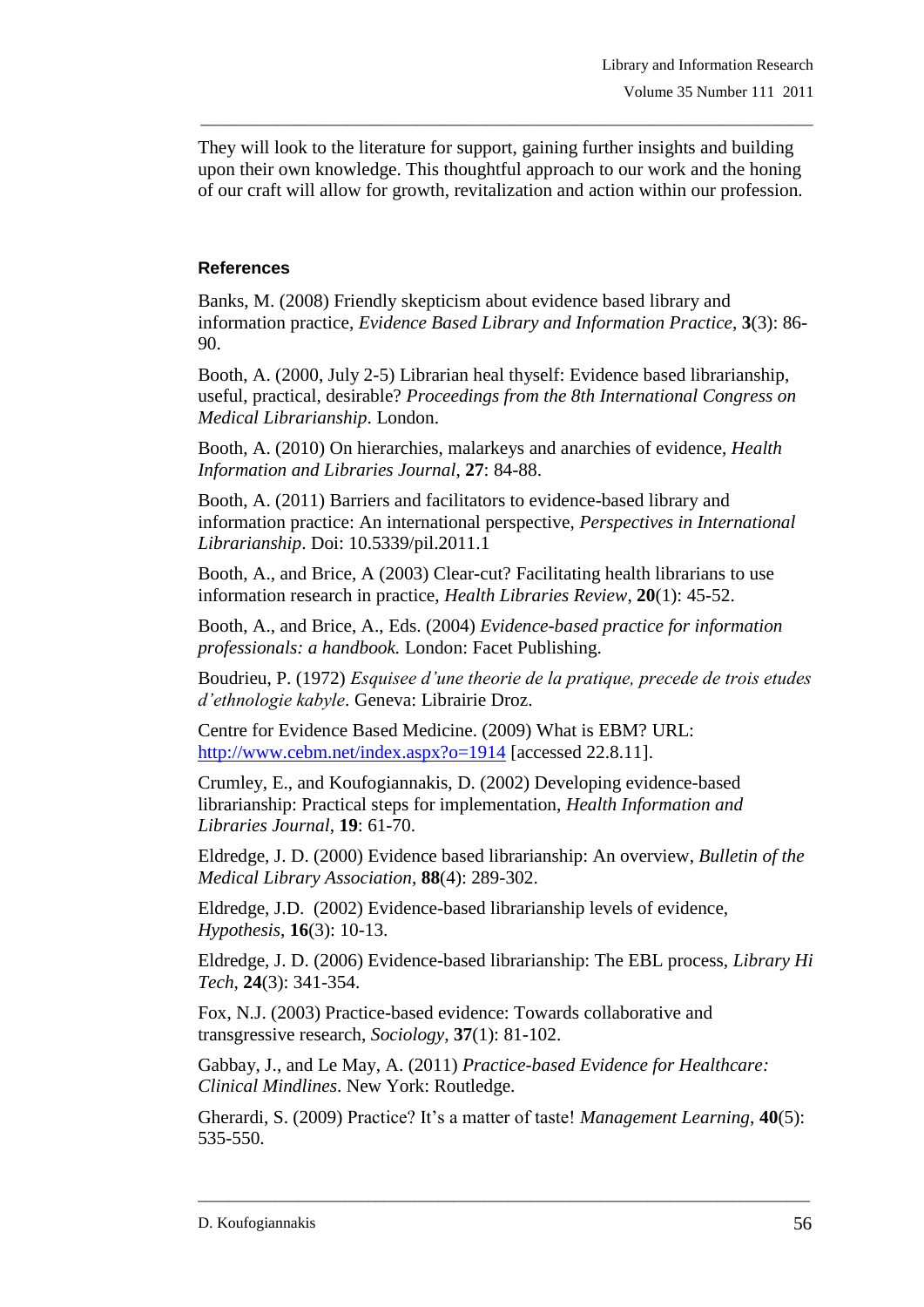Giddens, A. (1979) *Central problems in social theory. Action, structure, and contradiction in social analysis*. London: Macmillan.

\_\_\_\_\_\_\_\_\_\_\_\_\_\_\_\_\_\_\_\_\_\_\_\_\_\_\_\_\_\_\_\_\_\_\_\_\_\_\_\_\_\_\_\_\_\_\_\_\_\_\_\_\_\_\_\_\_\_\_\_\_\_\_\_\_\_\_\_\_\_\_\_\_\_\_\_\_\_\_

Giddens, A. (1984) *The construction of society. Outline of the theory of structuration*. Cambridge: Polity Press.

Given, L. (2006) Qualitative research in evidence-based practice: A valuable partnership, *Library Hi Tech*, **24**(3): 376-386.

Glynn, L. (2006) A critical appraisal tool for library and information research, *Library Hi Tech*, **24**(3): 387-399.

Haddow, G., and Klobas, J.E. (2004) Communication of research to practice in library and information science: Closing the gap, *Library & Information Science Research*, **26**(1): 29-43.

Koufogiannakis, D. (2010) The appropriateness of hierarchies, *Evidence Based Library and Information Practice*, **5**(3): 1-3.

Koufogiannakis, D., Booth, A., and Brettle, A. (2006) ReLIANT: Reader"s guide to literature on interventions addressing the need for education and training, *Library & Information Research*, **30**(94): 44-51.

Orlikowski, W. (2002) Knowing in Practice: Enacting a Collective Capability in Distributed Organizing, *Organization Science*, **13**(3): 249-273.

Polanyi, M. (1966) *The tacit dimension*. Garden City, NY: Doubleday & Company, Inc.

Reckwitz, A. (2002) Toward a theory of social practices: A development in culturalist theorizing, *European Journal of Social Theory*, **5**(2): 243-263.

Rycroft-Malone, J. et al., (2004) What counts as evidence in evidence-based practice? *Journal of Advanced Nursing*, **47**(1): 81-90.

Ryle, G. (1945) Knowing how and knowing that: The Presidential address, *Proceedings of the Aristotelian Society*, **46**: 1-16.

Schatzki, T. (1996) *Social practices: A Wittgensteinian approach to human activity and the social*. Cambridge: Cambridge University Press.

Schatzki, T., Knorr-Cetina, K. & Savigny, E. (2001) *The practice turn in contemporary theory*. London: Routledge.

Schön, D. (1983) *The reflective practitioner: how professionals think in action*. U.S.A: Basic Books.

Usher, R., and Bryant, I. (1989) *Adult Education as Theory, Practice and Research: The Captive Triangle*. London: Routledge.

## **Acknowledgement**

This paper is based on a presentation given at the  $6<sup>th</sup>$  International Evidence Based Library and Information Practice Conference, held in Salford, UK, June 27-30, 2011.

\_\_\_\_\_\_\_\_\_\_\_\_\_\_\_\_\_\_\_\_\_\_\_\_\_\_\_\_\_\_\_